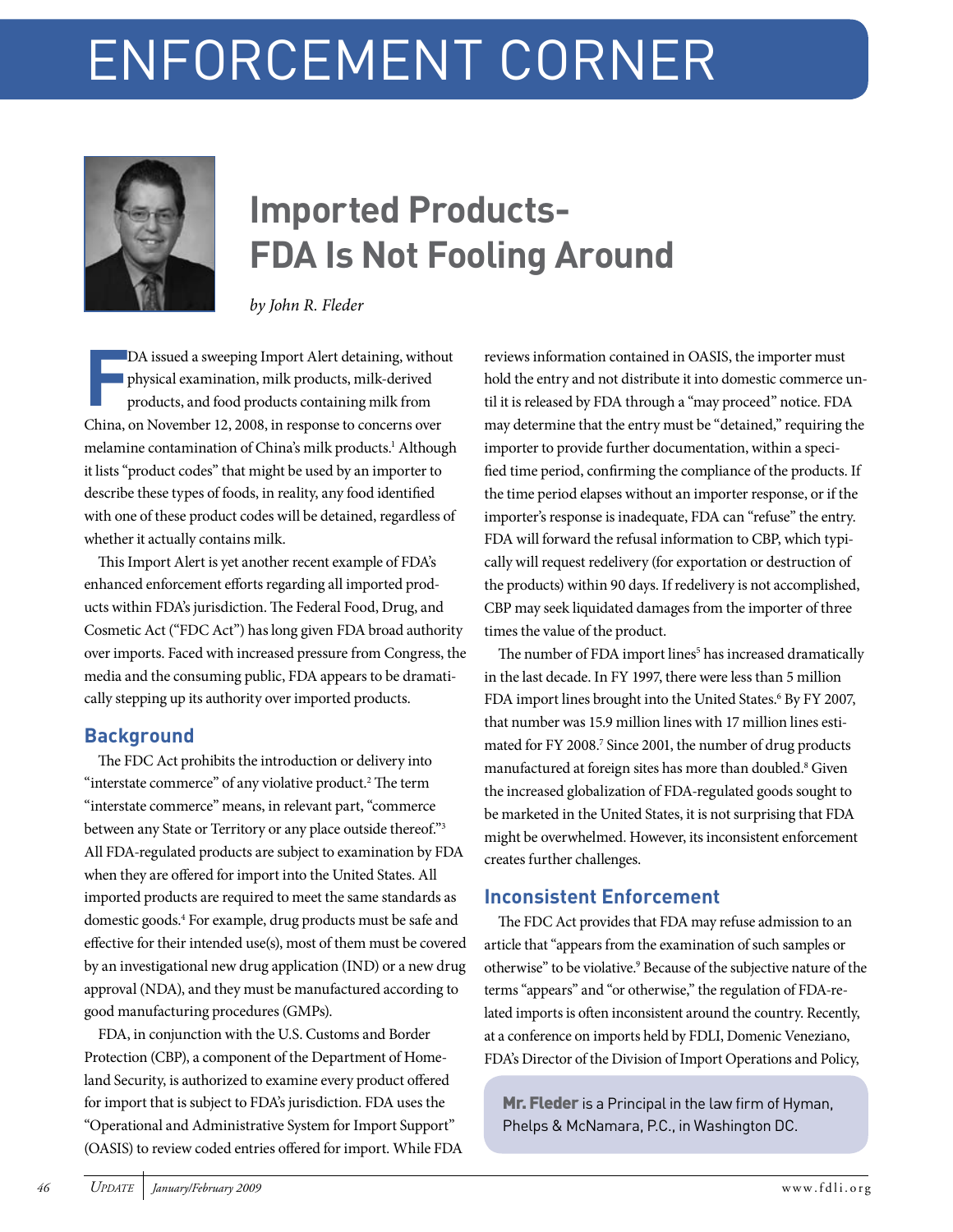acknowledged that the agency was operating under an out-of-date system for handling imports.10 He recognized the challenges posed by antiquated systems, integration issues between multiple sources of data, the lack of validation and screening capability for such a large quantity of imported products, and the presence of duplicative records within these systems.

The authors' firm has been involved in numerous import matters that demonstrate inconsistent enforcement actions by FDA. For example, it has

become generally accepted that the New York District Office is very active in scrutinizing and detaining prescription drug imports that may have been released by other offices. Further, the Los Angeles District Office is known for closely examining dietary supplement products. There are even inconsistencies in enforcement within a district, from reviewer to reviewer. Some reviewers have taken it upon themselves to conduct web searches to determine how products proposed for entry may be marketed. There have been times when importers have been subject to product detentions, not based on the way the importer markets the product, but based on the way a third party may be doing so. Although these situations may often be resolved with the product's eventual release, these detentions result in costly delays for the importer, oftentimes through no fault of its own.

The wording of the FDC Act is partially responsible for these inconsistencies. Under section 801, FDA may refuse any product that may "appear" to be violative based on its examination of the product. In other words, there need not be an actual adulteration or misbranding violation under the FDC Act, but rather the mere appearance of a violation. Further, the term "or otherwise" arguably allows FDA import officials to consider not only an examination of samples, but also the prior history of the product, foreign manufacturer, exporter, importer, consignee, geographic region or country. Because this information is frequently not kept in a centralized location at FDA headquarters, FDA District Offices and their individual reviewers are left to make subjective determinations about the status of a proposed entry.

Importers have had products detained for many reasons other than the importer's act of causing potential safety and labeling issues with regard to the products themselves. Deten-

**The wording of the FDC Act is partially responsible for these inconsistencies. Under section 801, FDA may refuse any product that may "appear" to be violative based on its examination of the product.**

> tions have also been based on how third parties promote the products, a history of misdeeds on the part of the consignee or a minor paperwork error where a correction is unacceptable to a reviewer because of the importer's history of minor paperwork errors. These subjective determinations often lead to lengthy and potentially costly delays that in turn lead to "port shopping," whereby an importer chooses to bring an entry into a port that is not known for scrutinizing particular types of regulated products.

#### **Import Alerts**

Based in part on the inconsistencies in enforcement, FDA established nationwide Import Alert Procedures in the early 1970's, although prior to that time "import circulars" were disseminated to FDA District Offices.11 According to Mr. Veneziano, the first "Import Alert" was issued in 1974. The purpose of an Import Alert is to identify and disseminate import information (problems, violative trends, etc.) to FDA personnel throughout the country, thus providing for more uniform and effective import coverage. Import Alerts identify problem commodities and/or shippers/manufacturers and provide guidance for import coverage. FDA has recognized these products or shippers/manufacturers as having met the criteria for Detention Without Physical Examination – meaning that that these entries will be stopped without examination. The burden is then placed on the importer to prove the product is not violative and thus overcome the detention before FDA issues a "Refusal" for the import. Where the Import Alert is based on prior violative shipments, FDA will typically require a certain number of consecutive non-violative shipments before removing the shipper/ product from the Import Alert list.

Import Alerts typically have been narrowly drawn to include specific products and/or shippers. Recently, however, FDA has utilized very broad Import Alerts as a means to increase border